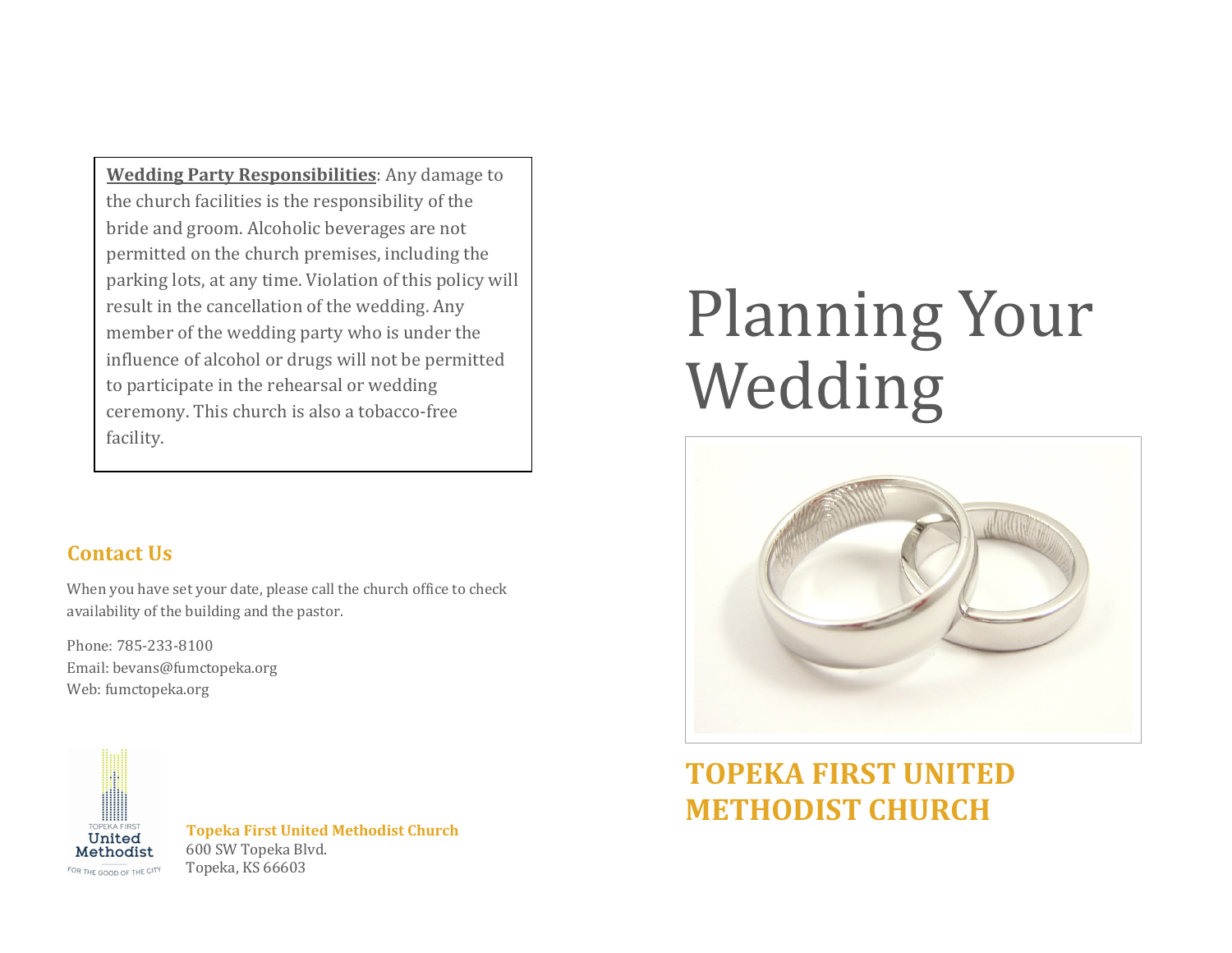## Congratulations!

You have reached one of the most important moments in your life! We join with your family and friends in celebrating your decision to be married.

Please call the church office as soon as possible to check the availability of the pastor and the church facilities for your desired wedding date.

Weddings held at FUMC are performed primarily as a ministry since a wedding is a service of worship. All weddings are conducted under the leadership of one of our FUMC pastors as a United Methodist ceremony. If a couple wishes to involve another pastor, our pastor may invite that pastor at the request of the couple.

Weddings of those who are not a member of our church must be approved by our pastor and are not confirmed on the church calendar until six months prior to the wedding date.

Please join us in worship any Sunday morning to become better acquainted with our church.

**Wedding Music**: Our church organist will play at your wedding. Any other arrangements require the organist's approval. Use of other musicians does not reduce the fee.

The use of pre-recorded music and photographs is an option by providing a flash drive. Discuss with the wedding coordinator ahead of time.

Musical selections should be both beautiful and special to you personally as well as uplifting for those gathered to witness your vows. A wedding is a worship service, so the music selected should be appropriate as such and celebrate God's role in your lives and in your marriage. Our organist and pastor will be able to assist you in these choices, and makes all final decisions on music.

Photography/Videography: All pre-ceremony pictures must end one half hour before the start of the wedding. Flash photography is not permitted during the ceremony. The processional may be photographed without flash at the back of the sanctuary or chapel. Once the bride reaches the front, the ceremony has started and photographs must be taken from the side aisles or the back of the church. 

If you desire to have the sound/video technician play recorded music and/or pictures and/or livestream the service, please discuss with the wedding coordinator prior. A flash drive will need to be provided two-weeks prior to the wedding.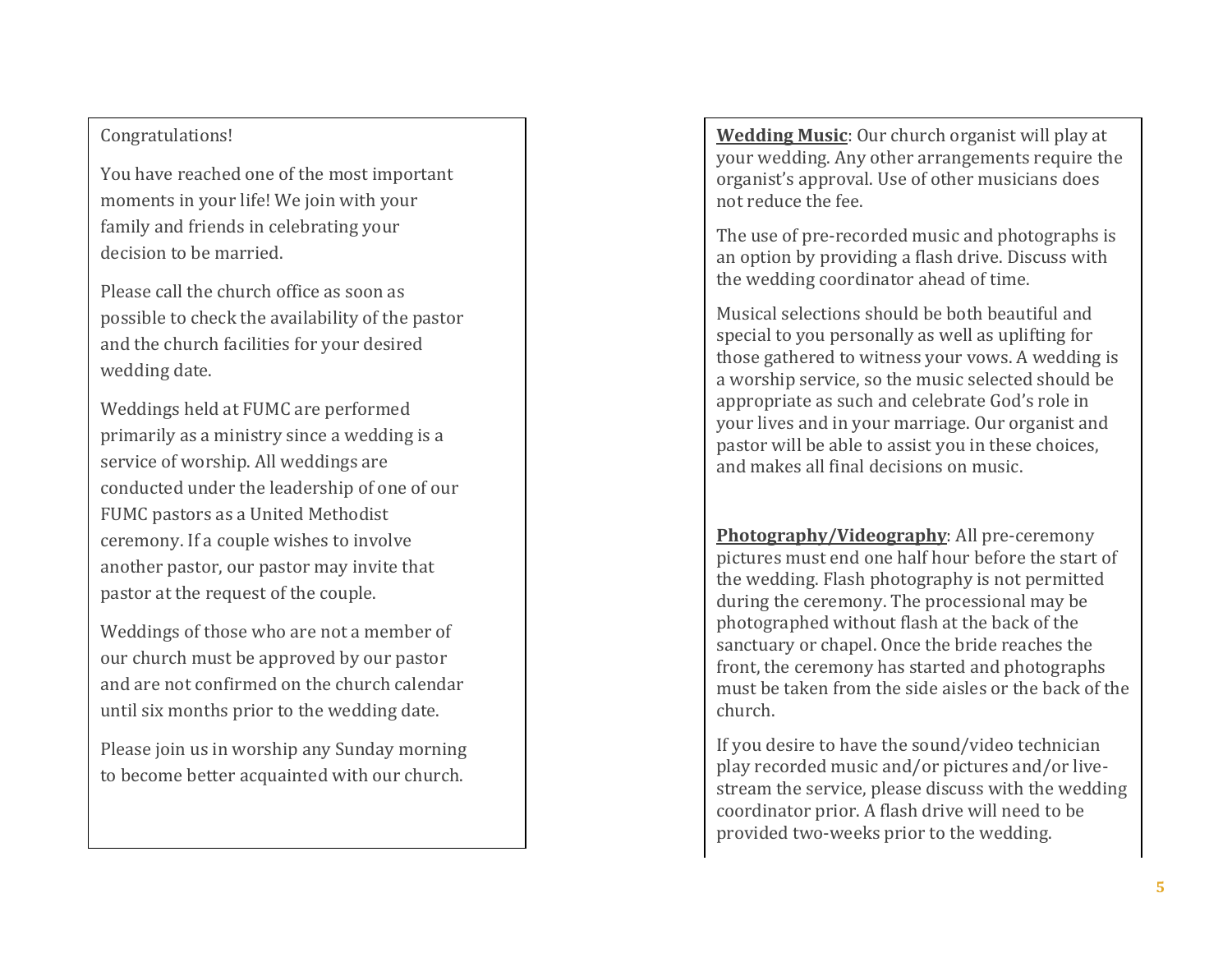**Decorations**: Floral arrangements may be placed on the two tables to either side of the altar. Altar candles and candelabras are provided. Aisle runners may be used and bows may be attached to the pew ends with wrapped wire or ribbon only. Tape, tacks, pins, nails, glue or masking tape may not be used, and decorations must not obstruct worship symbols. Any questions you have about decorations may be discussed with the wedding coordinator ahead of time.

**Wedding Coordinator:** The church will designate a coordinator who will meet with you at least three weeks prior to the wedding. The coordinator will be on hand during the rehearsal and wedding. When you meet, our coordinator will discuss the logistical details for your wedding and answer any questions. If you have specific questions before then, you may call the church office.

**Wedding Fees**: Two spaces are used for weddings. The larger and more formal Sanctuary seats up to 650 people. The Klasse Memorial Chapel, a smaller and less formal space, seats up to 215 people. The price includes the organist, wedding coordinator, sound/video technician and custodian. It is customary to pay the pastor separately for premarital counseling and officiating the wedding.

Use of either space is \$600 for those who, at the time of the request, are members or regular on-going attendees.

Non-member fees are \$1,200 for either space.

An initial \$300 deposit, secures the space and time for your wedding. The remainder of all wedding fees are due at the church two weeks prior to the wedding. Any unplanned costs incurred during the wedding will be billed within seven days of the wedding with payment due in thirty days.

Weddings activities after 6:00 on Saturdays are an additional \$100/hour.

Early opening/late closing outside the designated fourhour block is \$30/hour.

Confetti and rice are not permitted. Bubbles & bird seed are allowed outside only. There is a \$50 cleaning fee for scattering silk flower petals in the wedding space.